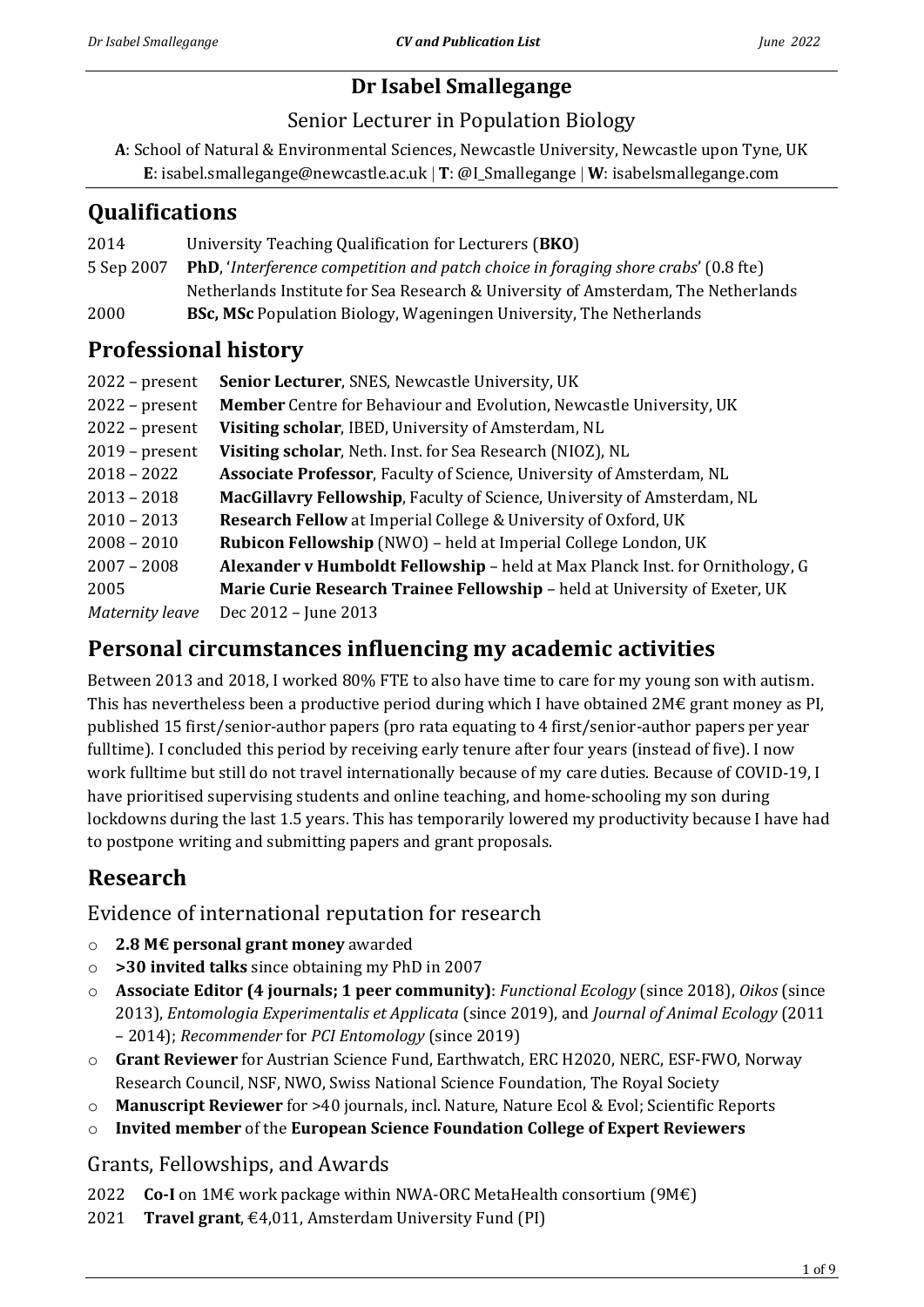- **1.5 yr, 0.8 fte, Post Doc position**, €96,403, funded by Faculty of Science (UvA) (PI)
- **Marie Curie Fellowship** ECOEVOCLIM €165,599 (co-supervisor)
- **Nomination for Lecturer of the Year** 2017 (University of Amsterdam)
- **3-yr, 1 fte, Post Doc position**, €185,000, funded through MacGillavry Fellowship (UvA)
- **Aspasia Grant** (Netherlands Organisation for Scientific Research) (PI), € 100,000 (declined)
- **VIDI Fellowship** (Netherlands Organisation for Scientific Research) (PI), 5 yrs, € 800,000
- **MEERVOUD Fellowship** (Neth. Organisation for Scientific Research) (PI), 4 yrs, € 225,000
- **MacGillavry Fellowship** (University of Amsterdam) (PI). 5 yrs, € 850,000
- **Nomination in "Viva400"**: 400 most talented women under 38 in The Netherlands (Viva)
- **Dutch Wadden Academy Prize** for best PhD thesis, € 5,000
- **Rubicon Fellowship** (Netherlands Organisation for Scientific Research) (PI), 2 yrs, € 87,480
- **Alexander von Humboldt Fellowship** (AvH Foundation) (PI), 1 yr, € 25,000
- **Marie Curie Research Fellowship** (Marie Curie Fellowship Association) (PI), 6 mo, £ 6,000
- **Poster award**, First European Conference on Behavioural Biology, Münster (Germany)

## Collaborations (current, and post-PhD co-publications)

- **UBC (Canada) – Jonathan Davies**: The role of phylogenetic diversity in disease outbreaks.
- **CRIOBE (France/Polynesia) – Serge Planes**: Recruitment and conservation of sharks.
- **Utrecht University (NL)** –**Willem Frankenhuis**: developmental plasticity in (non)human animals
- **University of Vigo (Spain) – Rula Domínguez**: Prey preference of marine predators.
- **Adam Mickiewicz University (Poland) – Mikaƚ Kolasa**: Genetic diversity in bulb mites.
- **NIOZ (NL) – Anieke van Leeuwen**: Size-structured fish ecology under anthropogenic pressures.
- **NIOZ (NL) – Jan van Gils**: Demography of red knots.
- **VU University (NL) – Matty Berg**: Stochastic demography of *Orchestia gammarellus*.
- **Lund University (Sweden) – Jacob Johansson**: Evolution of male dimorphisms.
- **Zavora Marine Lab (Mozambique) – Yara Tibiriça**: Demography of reef manta rays.

# Invited talks (selection since 2013) \* *declined due to care duties*

- Keynote speaker Int. Conference on Stickleback Behaviour and Evolution (IS)
- Symposium keynote speaker at the Congress of the European Society for Evol. Biology (CZ)
- Departmental seminar Dept Biological and Environmental Science, Univ. of Jyväskylä (FN)
- Seminar Centre for Behaviour and Evolution, Newcastle University (UK)
- Departmental seminar Department of Philosophy, Ruhr-University Bochum (D)
- Departmental seminar Department of Biology, Université de Sherbrooke (Canada)
- Departmental seminar Behavioural Ecology seminar series, LMU München (D)
- Keynote speaker at EVENET eco-evolutionary dynamics symposium (B)
- Symposium keynote speaker at the Congress of the European Society for Evol. Biology\* (FN)
- Symposium keynote speaker at Evolution (Joint Congress on Evol. Biology), Montpellier\* (F)
- Symposium keynote speaker at the Congress of the European Society for Evol. Biology (NL)
- Dutch Society of Theoretical Biology mite/modelling mini-session (NL)
- Workshop "Integrating dynamic energy budget into integral projection models" based on my paper in *Methods in Ecology and Evolution*, Netherlands Institute for Sea Research (NL)
- EIS-day Symposium (EIS Kenniscentrum Insecten), Naturalis Leiden (NL)
- Per Brink Symposium, Turku (FIN) (declined due to teaching conflict)
- Departmental seminar, Free University (VU) Amsterdam (NL)
- Symposium on individual variation, University of Tromsø (N) (all costs paid)
- Departmental seminar, University of Gent (B) (declined due to teaching conflict)
- Departmental seminar, University of Bern (CH) (all costs paid)
- XIV International Congress of Acarology, Kyoto (Japan) (declined in favour of Bern talk)
- BIO symposium, Biodiversity resilience, University of Oxford (UK)
- INTECOL Congress, Ecology: Into the next 100 years, London (UK)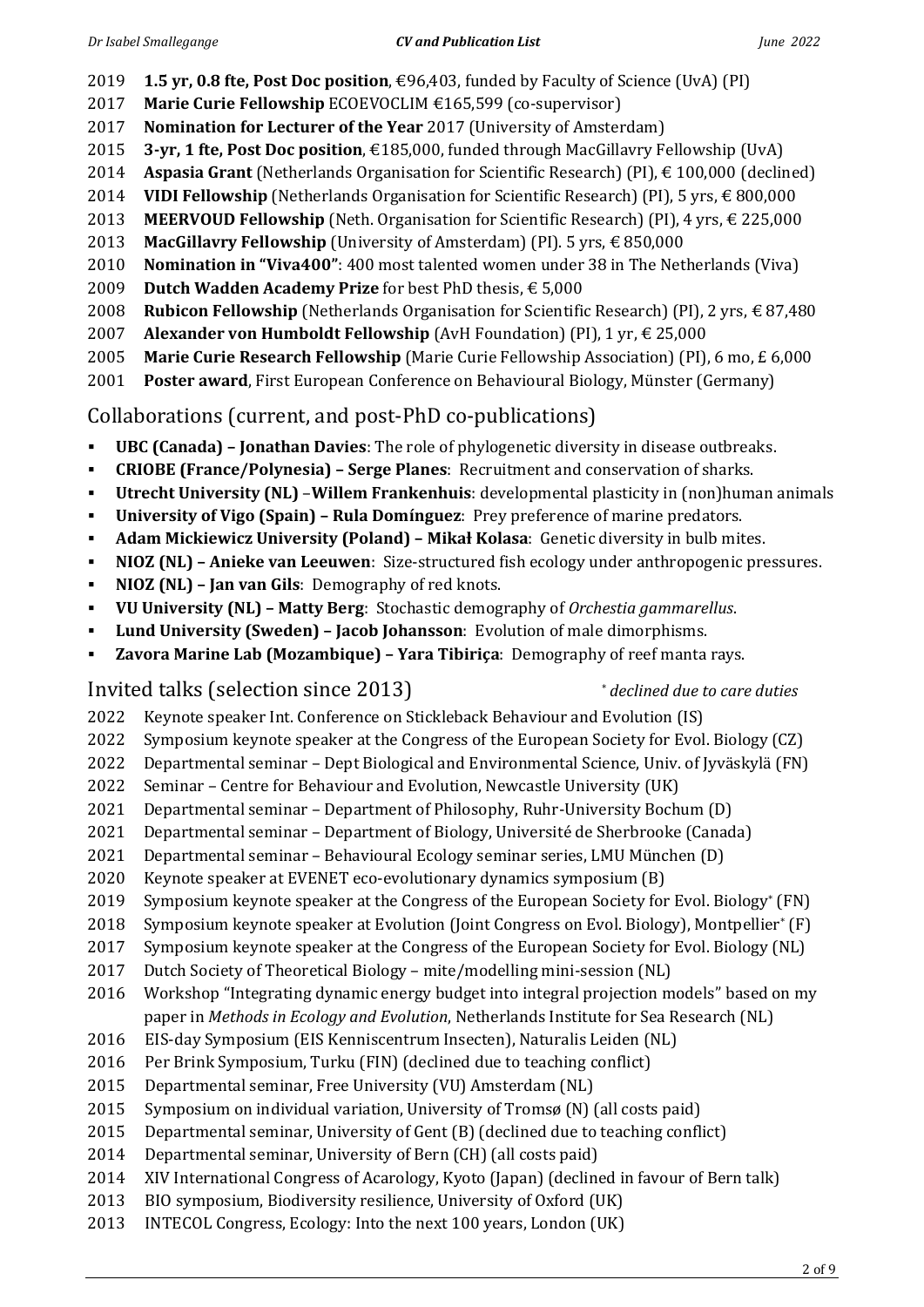### **Teaching: supervision, course design, mentoring, programme administration**

# Supervision of BSc, MSc, PhD students and Post Docs

| $2022$ – present | Co-supervisor of Sol Lucas, PhD student at Newcastle University (UK)          |
|------------------|-------------------------------------------------------------------------------|
| $2020$ – present | Co-supervisor of Marjolein Toorians, PhD student at UBC (Canada)              |
| $2019$ – present | Co-supervisor of Mark Rademaker, PhD student at NIOZ (NL)                     |
| $2019$ – present | Co-supervisor of Kim Eustache, joint doctorate PhD student at CRIOBE/UvA      |
| $2017$ – present | Co-supervisor of Naomi Zweerus, PhD student at UvA (NL)                       |
| $2007$ – present | Supervisor of on average 4 MSc and 2 BSc students per year                    |
| 2020             | Co-supervisor of Rula Domínguez, visiting PhD student from University of Vigo |
| $2017 - 2021$    | Supervisor of Post Doc Kathryn Stewart at UvA                                 |
| $2017 - 2019$    | Co-supervisor of Marie Curie Fellow Laura Gangoso at UvA                      |
| $2015 - 2022$    | Principal supervisor of Flor Rhebergen, PhD student at UvA                    |
| $2015 - 2018$    | Supervisor of Post Doc Jacques Deere at UvA                                   |
| $2014 - 2019$    | Principal supervisor of PhD student Tom van den Beuken, UvA                   |
| $2011 - 2015$    | <b>Principal supervisor of PhD student Jacques Deere, Oxford University</b>   |
| $2008 - 2012$    | <b>Personal tutor to 5 MSc students, Imperial College London</b>              |

### Thesis committees

- **12 PhD defence committees @ UvA**: Morgan Brown (2022), Pedro Branco (2021), Rik Lievers (2021), Silke van Daalen (2020), Charlotte de Vries (2019), Catalina Chaparro Pedraza (2019), Hanna ten Brink (2018), Nina Zhang (2018), Alexandra Ravinthi (2017), Karen Muñoz (2017), Heike Staudacher (2016), and Paulien de Bruin (2015)
- **Invited to serve on habilitation thesis committee** (declined as I could not travel abroad due to care duties): Tom van Dooren (2019). iEES Paris, Université Pierre et Marie Curie (UPMC).
- **Invited to serve on overseas PhD defence committee** (declined as I could not travel abroad due to care duties): Soledad Castaño (2016; National Institute for Agricultural Research (INRA) and the Center for International Research in Agriculture and Development (CIRAD), Guadeloupe.
- **PhD upgrade viva** of Harry Marshall (2011) at Imperial College London

### Course and curriculum design

- o Corona crisis team online/onsite teaching Future Planet Studies Bachelor Sep-Dec 2020
- o MSc track '[Future Planet Ecosystem Science](http://www.uva.nl/en/programmes/masters/earth-sciences-future-planet-ecosystem-science/earth-sciences-future-planet-ecosystem-science.html)' at the IBED (UvA) (member of core design team)
- o 3rd year BSc course 'Evolution & Behaviour' (course design)

### Lecturing and course convener

- o **Supervisor** TESLA interdisciplinary MSc minor (science, business, society); 30 EC (2021 2022)
- o **Lecturer** Psychobiology Year 2 Review; 6 EC BSc course (2019 2022)
- o **Convener and lecturer** 'Toekomstperspectief voor de Aarde'; 6 EC BSc course (2017 2022)
- o **Lecturer** Grand Challenges of Human-Ecosphere Interactions; 6 EC MSc course (2017 2022)
- o **Lecturer** Current Trends in Ecology & Evolution; 6 EC MSc course; (2014 2022)
- o **Convener and lecturer** Evolution & Behaviour; 12 EC BSc course; (2015 2020)
- o **Lecturer** Integral Projection Models; 2 EC PhD/PD Course @ Transmitting Science (2017)
- o **Lecturer** 'Regulering van Vorm en Functie van Dieren'; BSc course (2015 2018)
- o **Lecturer** Evolutiebiologie Theorie; BSc course; University of Amsterdam (2003-2008; 2014)
- o **Convener and lecturer** Behavioural Ecology; MSc course; Imperial College (2012)
- o **Tutor** Tutorials; BSc course; Imperial College London (2010)
- o **Lecturer** Demography and Management; MSc course; Imperial College London (2009)

## Mentoring

o **British Ecological Society Mentor** for returners to academia after a career break.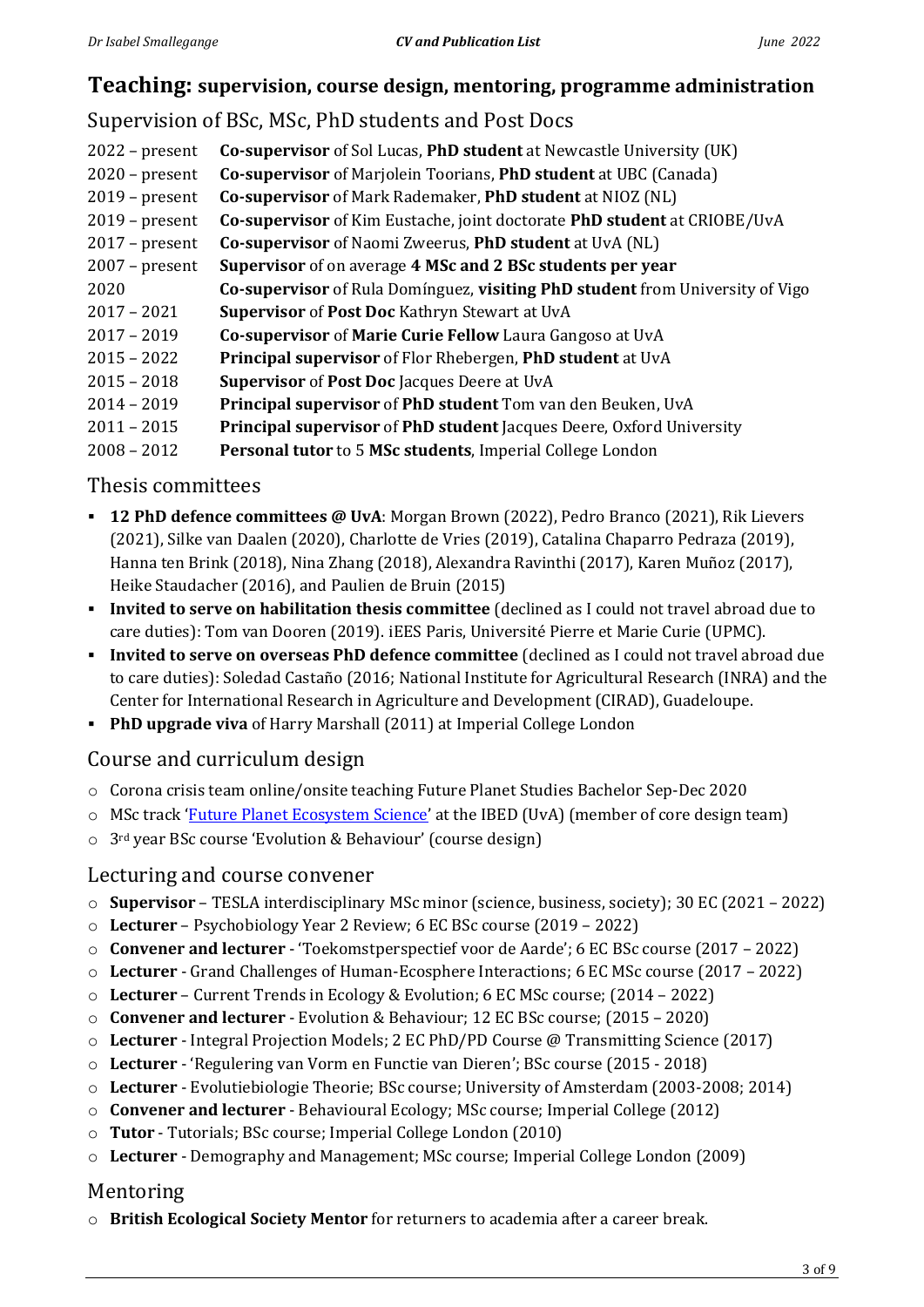o **Career mentor** for a number of former students.

# Programme administration

|               | 2022 – present Joint Honours liaison Biology – Psychology (NU)  |
|---------------|-----------------------------------------------------------------|
| 2020 – 2022   | Member Programme Committee Bachelor Future Planet Studies (UvA) |
| $2018 - 2022$ | Member <b>Programme Committee</b> Bachelor Biology (UvA)        |

# **Academic leadership, services and management**

| $2019$ – present | <b>Associate Editor</b> for <i>Entomologia Experimentalis et Applicata</i>              |
|------------------|-----------------------------------------------------------------------------------------|
| $2019$ – present | <b>Recommender</b> for <b>PCI Ecology</b>                                               |
| $2018$ – present | Mentor, Women in Science, British Ecological Society                                    |
| $2018$ – present | <b>Associate Editor</b> for Functional Ecology                                          |
| $2013$ – present | <b>Subject Editor</b> for Oikos                                                         |
| 2022             | Member tenure track midterm evaluation committee University of Amsterdam                |
| 2021             | Member steering committee Dutch research community Organisms in the                     |
|                  | Environment Netherlands Organisation for Scientific Research                            |
| $2021 - 2022$    | <b>Elected Member</b> of the Faculty of Science Works Council (UvA)                     |
| $2020 - 2021$    | <b>Member</b> sounding board evaluation tenure track policy Faculty of Science (UvA)    |
| $2018 - 2021$    | Elected Chair of the Faculty of Science Works Council (UvA)                             |
| $2018 - 2019$    | <b>Chair</b> Scientific Advisory Council at the IBED (UvA)                              |
| $2017 - 2018$    | Founding member and Treasurer of 'De Amsterdamse Academie': a society active            |
|                  | in the Faculty Works Councils of the University of Amsterdam                            |
| $2016 - 2017$    | <b>Member</b> of the core team to revise human resource management for the 2017-2022    |
|                  | strategic plan of the IBED (UvA)                                                        |
| $2016 - 2017$    | <b>Member</b> of the core team to design the new Master course 'Future Planet Ecosystem |
|                  | Science' at the IBED (UvA)                                                              |
| 2015             | Organiser Zoology 2015 Congress (Dutch/ Belgian zoological society meeting)             |
| 2014             | <b>Founder of PhD/PD Council at the IBED (UvA)</b>                                      |
| 2014             | Session convener Netherlands Annual Ecology Meeting                                     |
| $2011 - 2014$    | <b>Associate Editor</b> for Journal of Animal Ecology                                   |
| $2011 - 2012$    | <b>Organiser</b> First (2011) and Second (2012) Post Doc Symposium at Imperial College  |
| $2009 - 2011$    | Convener of well-attended lunchtime seminar series at Imperial College London           |
| 2003             | Organiser "Interference competition" symposium Neth. Inst. for Sea Research             |
|                  |                                                                                         |

# **Memberships & committees**

| 2022             | <b>SNSF Swiss Postdoctoral Fellowships Selection Committee</b>                      |
|------------------|-------------------------------------------------------------------------------------|
| $2021$ – present | Invited member of the European Science Foundation College of Expert Reviewers       |
| $2016$ – present | <b>Staff member</b> Production Ecology & Resource Conservation Graduate School (NL) |
| $2008$ – present | <b>Member</b> of the British Ecological Society                                     |
| $2020 - 2021$    | Member Programme Committee Bachelor Future Planet Studies (UvA)                     |
| $2019 - 2021$    | Member Scientific Advisory Council at the IBED (UvA)                                |
| $2018 - 2021$    | Member Programme Committee Bachelor Biology (UvA)                                   |
| 2019             | <b>Advisory Appointment Committee</b> tenure track theoretical ecology position     |
| $2017 - 2019$    | <b>DO-VENI Fellowship Selection Committee</b> of NWO (3x)                           |
| $2015 - 2016$    | <b>Member</b> of the lecturer 'sounding board' at the Faculty of Science of UvA     |
| 2015             | <b>Member</b> of the scientific committee of the Zoology 2015 Congress              |
| 2015             | <b>Grant Selection Committee of NWO Earth and Life Sciences</b>                     |
| 2015             | Member of the PB/EB/EPS Profile Committee at IBED (UvA)                             |
| $2014 - 2017$    | <b>Search Committees</b> at University of Amsterdam (5 PhD students; 3 Post Docs)   |
| $2012 - 2020$    | <b>Member</b> of Peerage of Science                                                 |
|                  |                                                                                     |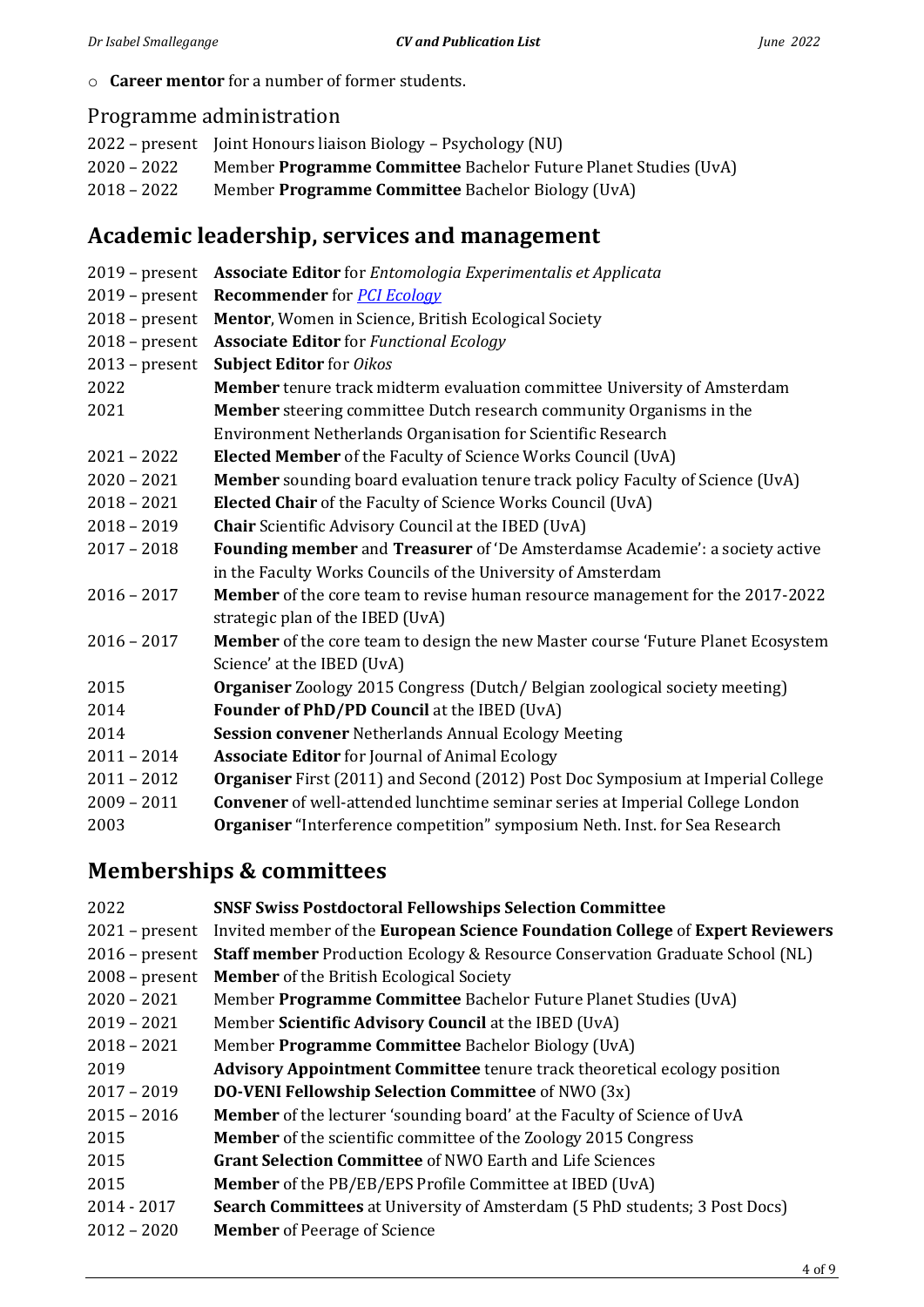- 2011 2012 **Member** of the Life Sciences Post Doc Committee (Imperial College London)
- 2011 2012 **Post Doc Representative** (Imperial College London)
- 2009 2012 **Faculty Member** of F1000 (www.f1000biology.com)
- 2009 2012 **Search Committee** Coulson group (2x PhD student; 1x Post Doc) (Imperial College)
- 2002 2006 **Member** of the PhD committee at the Netherlands institute for Sea Research
- 2001 2002 **Chair** of the PhD committee at the Netherlands institute for Sea Research
- 2000 2005 **Member** of the Netherlands Society for Behavioural Biology

# **Impact, media coverage and outreach**

## Impact & media coverage

- o The demographic analyses on marine turtles by Smallegange et al. (2020: Frontiers Mar Sci) used in Draft Report to the IUCN-SSC Marine Turtle Specialist Group (Nalovic et al. 2021).
- o [Human Odyssey Podcast](https://open.spotify.com/episode/6sMyTPvduNnabDikH3KZ7T) (2020) on manta ray work (Smallegange et al. 2016; 2019)
- $\circ$  Stewart et al. (2018) highlighted in [UvA press release,](http://www.uva.nl/en/content/news/press-releases/2018/05/researchers-discover-new-male-variant-of-bulb-mite.html) Phys. Org, [Aurus,](https://aurus.website/2018/05/19/researchers-discover-new-male-variant-of-bulb-mite/) among others.
- o Paper Smallegange et al. (2017, MEE 8:146-154) highlighted in 2018 *Methods in Ecology and Evolution* Virtual Issue [Integrating Ecology and Evolution.](https://besjournals.onlinelibrary.wiley.com/doi/toc/10.1111/(ISSN)2041-210x.EvolutionMEE32018)
- o Paper Smallegange & Egas (2015: Trends Ecol Evol 30:379-381) recommended in F1000 as 'controversial' and 'interesting hypothesis' (F1000Prime.com/726284535), and in a F1000 Faculty Review (Kramer J & Meunier J. F1000Research 2016, 5:776 doi:10.12688/f1000research.8018.1).
- o Shark Year Magazine (USA) featured reef manta ray demography in Smallegange et al. (2016)*.*
- o The demographic analysis by Smallegange et al. (2016: *PeerJ* 4:e2370), conducted with the nonacademic organisation Zavora Marine Lab, has been put forward to local government and biologists to aid in the protection of reef manta rays off the coast of Mozambique.
- o The publication "Smallegange et al. (2014)" was covered in the Sensory Ecology Blog of Vassar College, Poughkeepsie, New York (USA).
- $\circ$  The publications "Smallegange (2011a,b)" were highlighted in the EURAAC (European Association of Acarologists) June 2011 newsletter for the novel approach to understanding polymorphisms.
- o Papers Smallegange & van der Meer (2007) and Smallegange et al. (2007) were used as discussion material in the course "*Is deviating from rational conduct rational? Economic behavior in humans and other animals*", Vassar College, Poughkeepsie, New York (USA)
- o My PhD research has received media attention in several international newspapers, and featured in a book on science conducted in the Netherlands in 2007: "*Experiment NL: Wetenschap in Nederland*" (2007), and discussed in the book '*Soccermatics – Mathematical Adventures in the Beautiful Game* (2016) by David Sumpter.

# Outreach

- o 'WILD IDEE Ontstaan diersoorten juist sneller buiten de soortenrijke tropen?' (2021) Volkskrant.
- o Blogs: I write a blog [on work-life balance in academia](https://isabelsmallegange.com/category/work-life-balance/) and on my eco-evolutionary dynamics [research.](https://isabelsmallegange.com/category/eco-evolutionary-dynamics/) I also write for blogs of journals *Oikos*, [Journal of Animal Ecology](https://journalofanimalecology.wordpress.com/blog/?blogsub=confirmed) and Functional Ecology, and contribute to the [Rapid Ecology](https://rapidecology.com/) blog.
- o [Human Odyssey Podcast](https://open.spotify.com/episode/6sMyTPvduNnabDikH3KZ7T) (2020) on manta ray work (Smallegange et al. 2016; 2019)
- o Smallegange IM, Berg MP (2020). A slow pace of life makes animals more sensitive to unpredictable climate variations. Amsterdam Science 11:3.
- o Primary schools: "*Waterbeestjes*" 4-6 yr olds; "*Muziek en biologie*" 4-6 yr olds (Heiloo, 2019).
- o Seminar at the congress "Leve de Biologie 2017"; an initiative to present secondary school teachers cutting-edge research and discuss links between universities and schools.
- o I have talked about my science at societal institutions such as an amateur entomologist convention (EIS) in 2016 and Ecomare (a nature museum and marine animal shelter) in 2003.
- o I have spoken at MSc and PhD symposia and meetings on my career experiences in academia e.g. at the University of Amsterdam (2015), Leiden University (2016), NLSEB meeting (2019).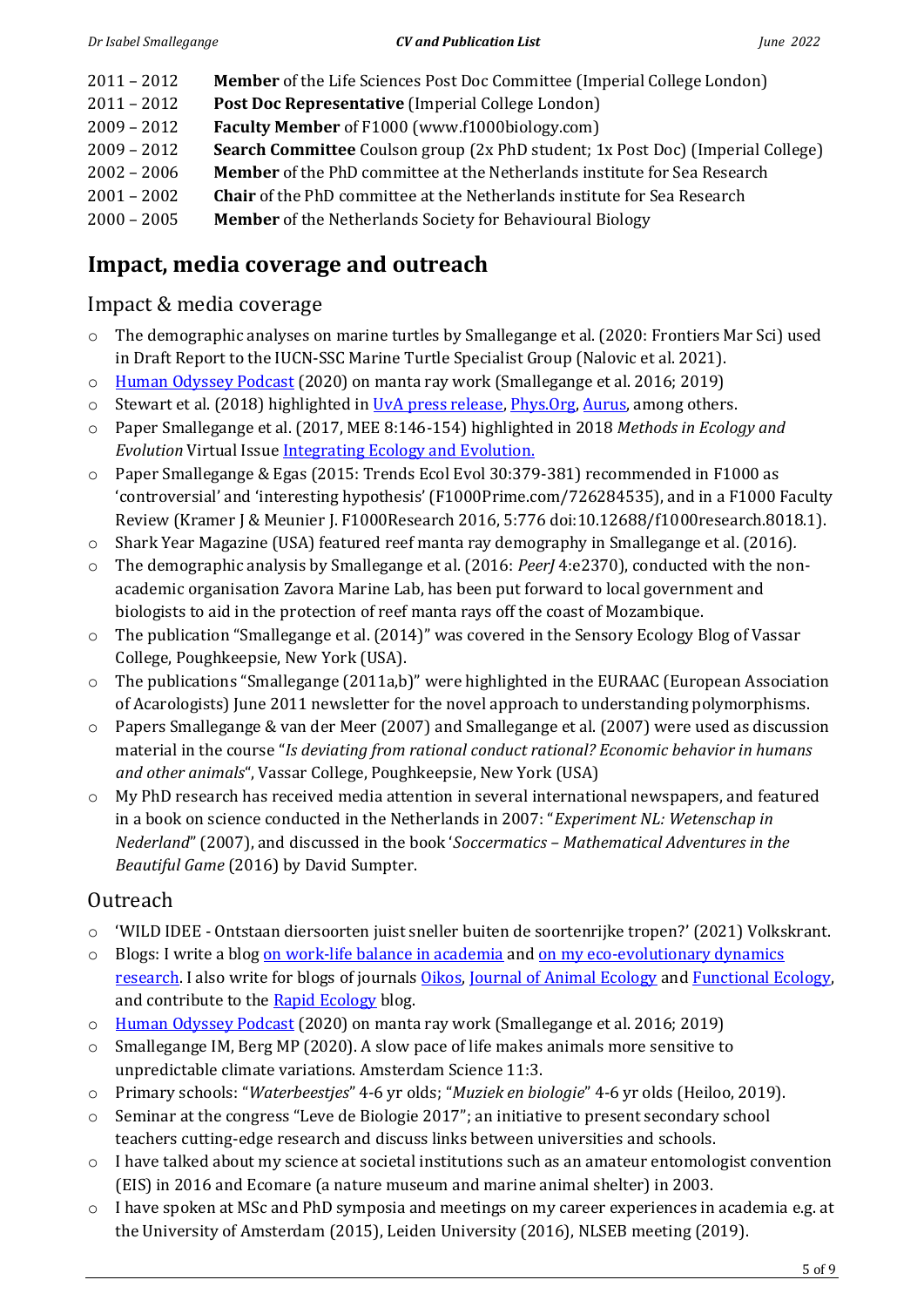o I have written popular science articles for the popular science magazines Kunst and Wetenschap (2007) and Wadden Academy Magazine (2010)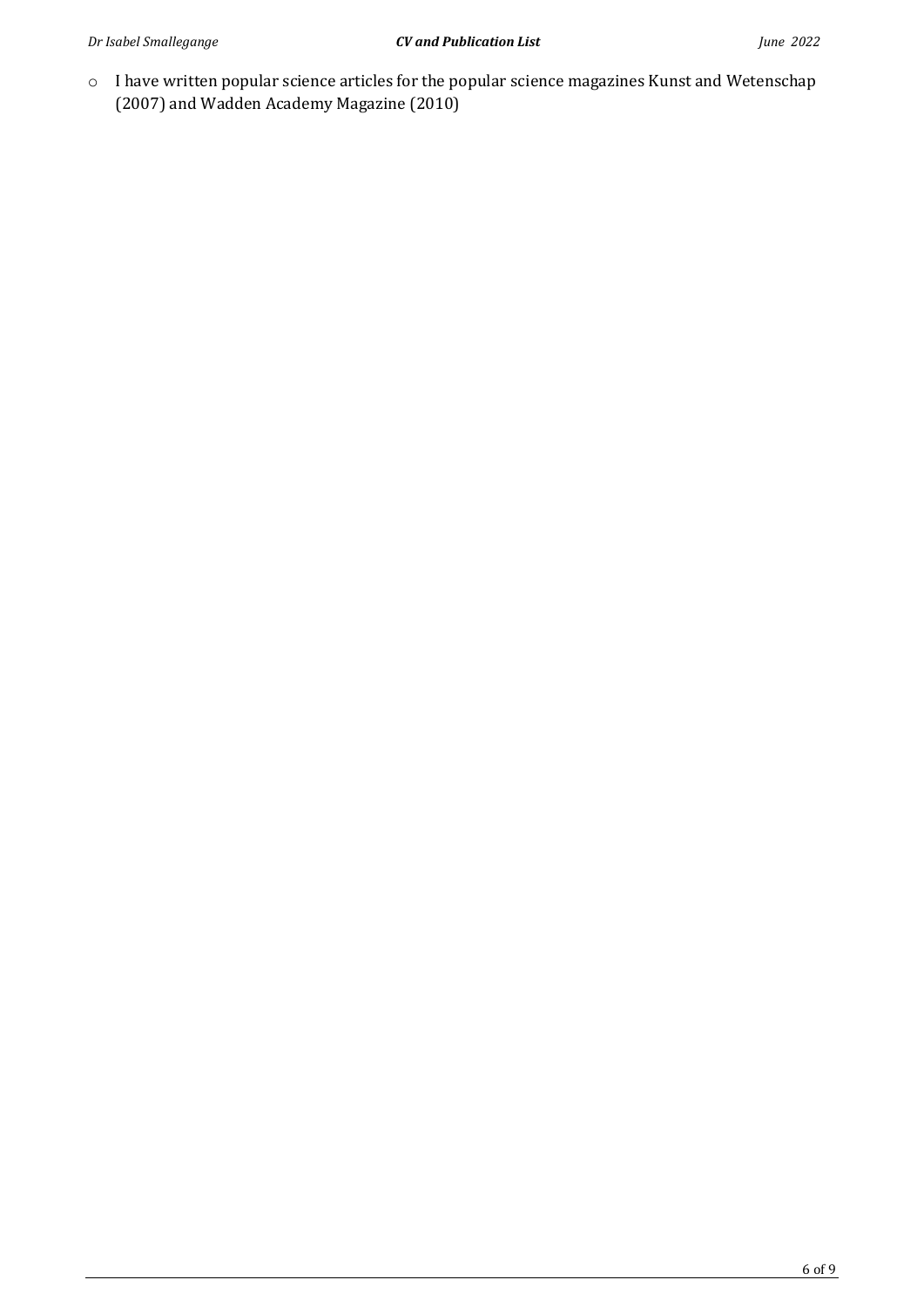# **Publication List**

## Peer-reviewed publications

 $(i)$  invited contribution  $(9x)$ ;

BSc, MSc and PhD students are underlined; **§** shared first authorship

- 55 Zweerus NL, van Wijk M, **Smallegange IM**, Groot AT. 2022. Mating status affects female choice when females are signallers. *Ecology and Evolution* 12: e8864
- 54 **Smallegange IM**. 2022. Integrating developmental plasticity into eco-evolutionary population dynamics. *Trends in Ecology & Evolution* 37:129-137
- 53 Zeeman AN, **Smallegange IM**, Burdfield Steel E, Groot AT, Stewart KA. 2022. Toward an understanding of the chemical ecology of alternative reproductive tactics in the bulb mite (*Rhizoglyphus robini*). *BMC Ecology & Evolution* 22:5.
- 52 Rademakers M, **Smallegange IM**, van Leeuwen A. Causal links between North Sea fish biomass trends and seabed structure. 2021*. Marine Ecology Progress Series* 677: 129-141.
- 51 Domínguez R, Vázquez E, **Smallegange IM**, Woodin SA, Wethey DS, Peteiro LG, Olabarria C. Predation risk increases in estuarine bivalves stressed by low salinity. 2021. *Marine Biology* 168:132
- 50 Deere JA, van den Berg I, Roth G, **Smallegange IM**. 2021. A modelling exercise to show why population models should incorporate distinct life histories of dispersers. *Population Ecology* 63: 134-144.
- 49 (i) **Smallegange IM**, Flotats Avilés M, Eustache K. 2020. Unusually paced life history strategies of marine megafauna drive atypical sensitivities to environmental variability. *Frontiers in Marine Science* 7:597492
- 48 (i) **Smallegange IM\*§**, Rhebergen FT**§**, Stewart KA. 2019*.* Cross-level considerations for explaining selection pressures and the maintenance of genetic variation in condition-dependent male morphs. *Current Opinion in Insect Science* 36: 66-73.
- 47 **Smallegange IM**, Berg M. 2019. A functional trait approach to identifying life history patterns in stochastic environments. *Ecology and Evolution* 9: 9350-9361
- 46 van den Beuken TPG, Stockwell L, **Smallegange IM**. 2019. *Et tu*, brother? Kinship and increased nutrition lower cannibalism incidence in male bulb mites. *Animal Behaviour* 152: 45-52
- 45 Stewart KA, Draaijer R, Kolasa MR, **Smallegange IM**. 2019. The role of genetic diversity in the evolution and maintenance of environmentally-cued, male alternative reproductive tactics. *BMC Evolutionary Biology* 19:58
- 44 van den Beuken TPG, Duinmeijer CC, **Smallegange IM**. 2019. Costs of weaponry: unarmed males sire more offspring than armed males in a male-dimorphic mite. *Journal of Evolutionary Biology* 32: 153-162
- 43 (i) Croll JC, Egas M, **Smallegange\* IM**. 2019*.* An eco-evolutionary feedback loop between population dynamics and fighter expression affects the evolution of alternative reproductive tactics. *Journal of Animal Ecology* 88: 11-23.
- 42 van den Beuken TPG, **Smallegange IM**. 2018*.* Life-history consequences of bidirectional selection for male morph in a male-dimorpic bulb mite. *Experimental and Applied Acarology* 76: 435-452
- 41 van den Beuken, TPG, **Smallegange IM**. 2018. Life history consequences of nutritional history in a male dimorphic mite: evidence for a nuptial gift? *Evolutionary Ecology* 32: 411-425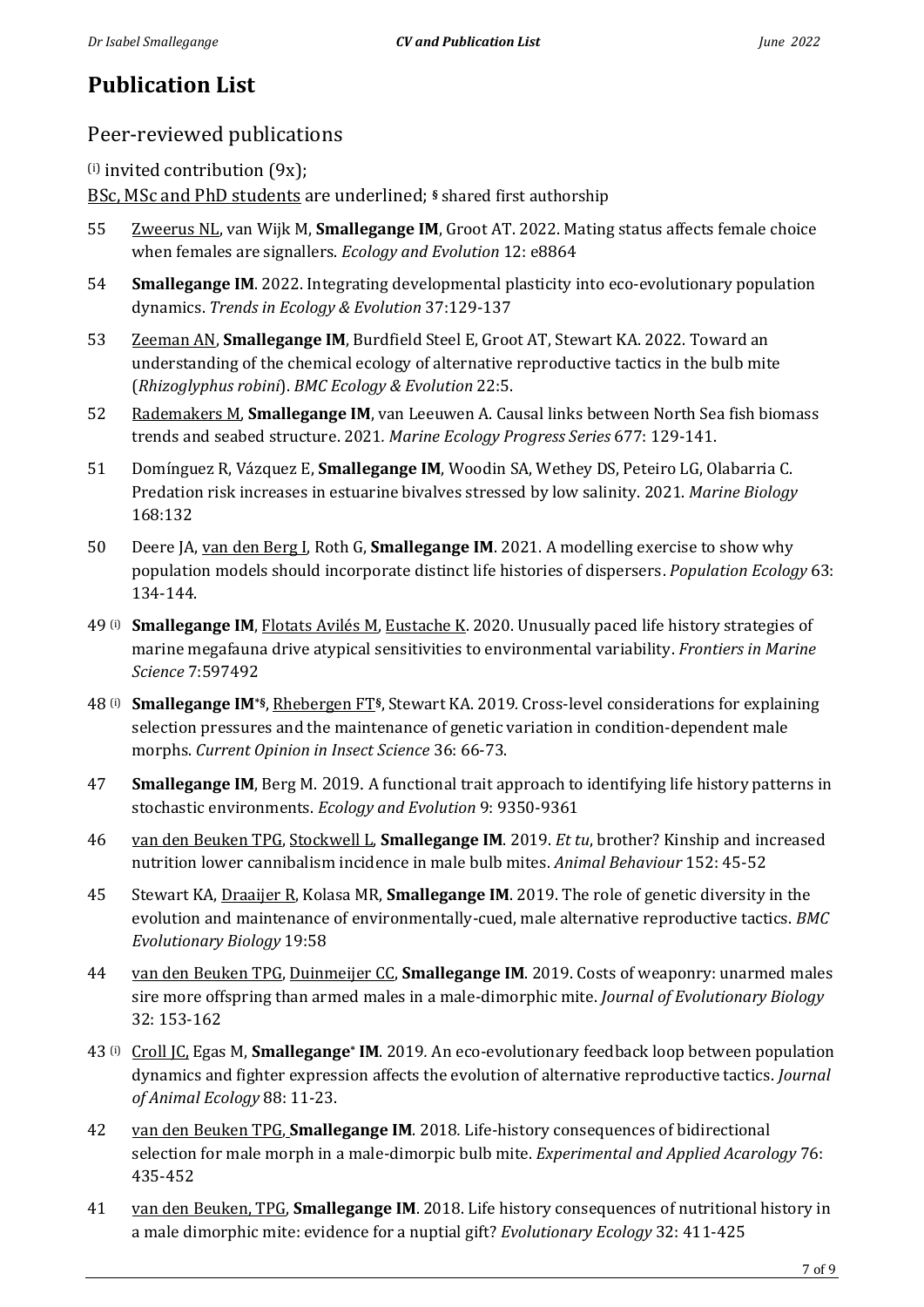- 40 Stewart KA, van den Beuken TPG, Rhebergen FT, Deere JA, **Smallegange IM**. 2018. Evidence for a third male type in a male-dimorphic model species. *Ecology* 99: 1685-1687
- 39 (i) **Smallegange IM**, Ens HM. 2018. Trait-based predictions and responses from laboratory mite populations to harvesting in stochastic environments. *Journal of Animal Ecology* 87: 893-905
- 38 (i) Hamel S, Yoccoz NG, Gaillard J-M, Bassar RD, Bouwhuis S, Caswell H, Douhard M, Gangloff EJ, Gimenez O, Lee PC, **Smallegange IM**, Steiner UK, Vedder O, Vindenes Y. 2018. General conclusion to the special issue Moving forward on individual heterogeneity. *Oikos*. 127: 750-756
- 37 (i) **Smallegange IM**, Fernandes RE, Croll JC. 2018*.* Population consequences of individual heterogeneity in life histories: overcompensation in response to harvesting of alternative reproductive tactics. *Oikos* 127: 738-749.
- 36 Deere JA, Coulson T, Cubaynes S, **Smallegange IM**. 2017. Unsuccessful dispersal affects life history characteristics of natal populations: The role of dispersal related variation in vital rates. *Ecological Modelling* 366: 37-47.
- 35 **Smallegange IM**, Caswell H, Toorians MEM, de Roos AM. 2017. Mechanistic description of population dynamics using dynamic energy budget theory incorporated into integral projection models. *Methods in Ecology and Evolution* 8: 146-154.
- 34 **Smallegange IM**, van der Ouderaa IBC, Tibiriça Y. 2016. The effect of yearling, juvenile and adult survival on reef manta ray (*Manta alfredi*) demography. *PeerJ* 4:e2370.
- 33 (i) **Smallegange IM**. 2016. Life History Trade-offs. In: Kliman, R.M. (ed.), Encyclopedia of Evolutionary Biology. Vol. 2, pp. 390–393. Oxford: Academic Press.
- 32 Deere JA, Coulson T, **Smallegange IM**. 2015. Life history consequences of the facultative expression of a dispersal life stage in the phoretic bulb mite (*Rhizoglyphus robini*). *PLoS ONE* 10(9): e0136872.
- 31 **Smallegange IM**, Egas, CJM. 2015. Good for the group? Explaining apparent group-level selection. *Trends in Ecology & Evolution* 30: 379-381
- 30 (i) **Smallegange IM**, Deere JA. 2014. Eco-evolutionary interactions as a consequence of selection on a secondary sexual trait. *Advances in Ecological Research* 50: 145-169.
- 29 Leigh DM, **Smallegange IM**. 2014*.* Effects of variation in nutrition on male morph development in the bulb mite *Rhizoglyphus robini*. *Experimental and Applied Acarology* 64: 159-170.
- 28 **Smallegange IM**, Deere JA, Coulson T. 2014. Correlative changes in life-history variables in response to environmental change in a model organism. *American Naturalist* 186: 784-797.
- 27 Deere JA, **Smallegange IM**. 2014*.* Does frequency-dependence determine male morph survival in the bulb mite, *Rhizoglyphus robini*? *Experimental and Applied Acarology* 62: 425-436.
- 26 **Smallegange IM**, Johansson J. 2014. Life history differences favour evolution of male dimorphism in competitive games. *American Naturalist* 183: 188-198.
- 25 **Smallegange IM**, Coulson T. 2013. Towards a general, population-level understanding of ecoevolutionary change. *Trends in Ecology & Evolution* 28: 143-148.
- 24 Johansson J, **Smallegange IM**, Jonzén N. 2012. An eco-evolutionary model for demographic and phenological responses in migratory birds. *Biology* 1: 639-657.
- 23 **Smallegange IM**, Charalambous M, Thorne N. 2012. Fitness trade-offs and the maintenance of alternative male morphs in the bulb mite (*Rhizoglyphus robini*). *Journal of Evolutionary Biology* 25:972-980.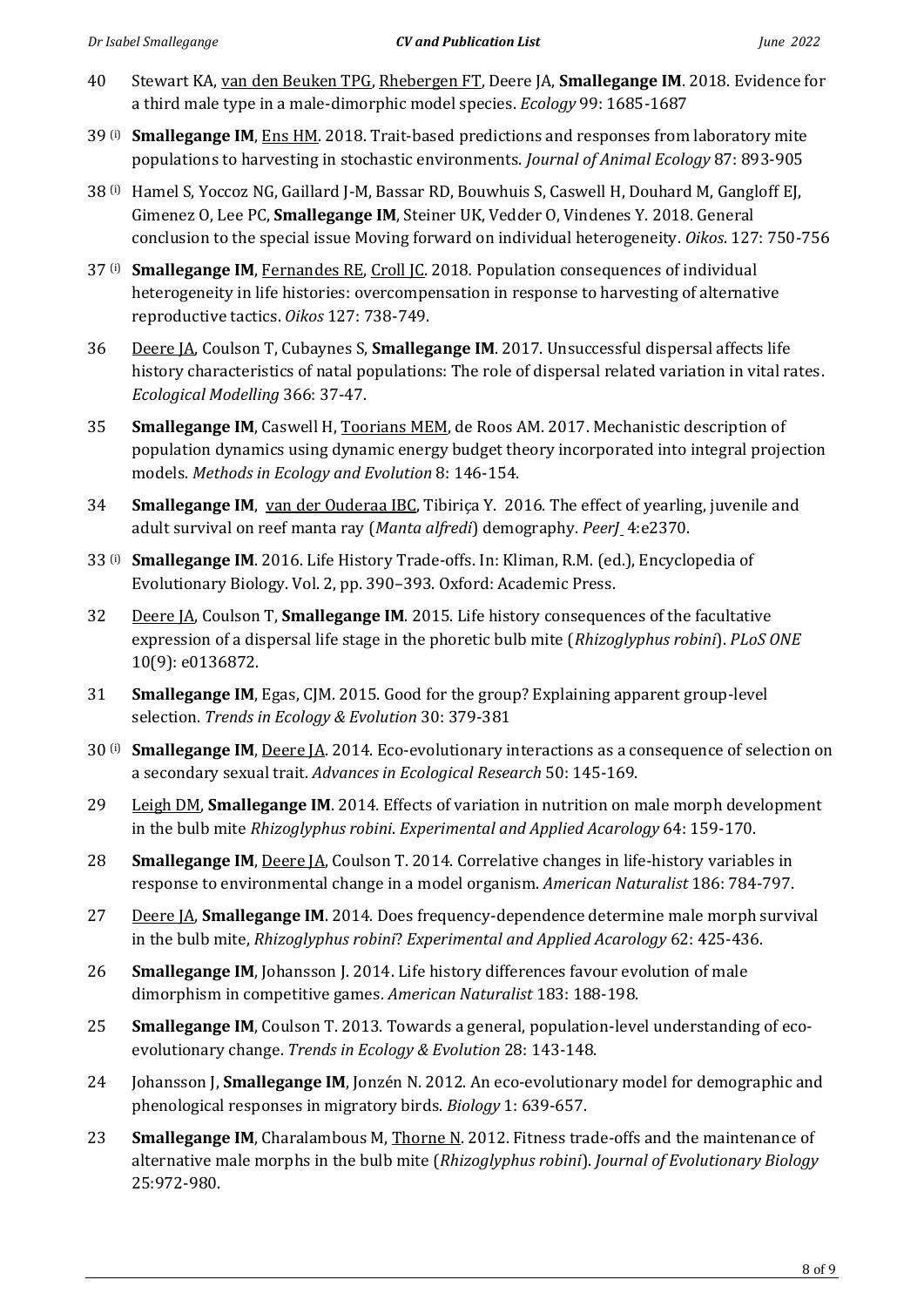- 22 **Smallegange IM**, Coulson T. 2011. The stochastic demography of two coexisting male morphs. *Ecology* 92:755-764.
- 21 **Smallegange IM**. 2011. Complex environmental effects on the expression of alternative reproductive phenotypes in the bulb mite. *Evolutionary Ecology* 25: 857-873.
- 20 **Smallegange IM**. 2011. Effects of paternal phenotype and environmental variability on age and size at maturity in a male dimorphic mite. *Naturwissenschaften* 98: 339-346.
- 19 Godsall B, **Smallegange IM**. 2011. Assessment games in the mangrove tree-dwelling crab, *Selatium brockii* (De Man, 1887). *Crustaceana* 84: 1697-1718.
- 18 **Smallegange IM**, van der Meer J, Fiedler W. 2011. Population dynamics of three songbird species in a nestbox population in Central Europe show effects of density, climate and competitive interactions. *Ibis* 153: 806-817.
- 17 **Smallegange IM**, van der Meer J, Sabelis MW. 2010. 'Take-away' foraging spatially uncouples predator and prey-attack distributions. *Journal of Animal Ecology* 79: 769-776.
- 16 **Smallegange IM**, van der Meer J. 2010. Testing a stochastic version of the Beddington-DeAngelis functional response in foraging shore crabs. *Marine Biology* 157: 1027-1040.
- 15 **Smallegange IM**, Fiedler W, Köppen U, Geiter O, Barlein F. 2010. Tits on the move: exploring the impact of environmental change on blue tit and great tit migration distance. *Journal of Animal Ecology* 79: 350-357.
- 14 (i) **Smallegange IM**, Coulson T. 2009. Unifying ecological and evolutionary dynamics through experimental stochastic demography. *Israel Journal of Ecology and Evolution* 55: 199-205.
- 13 **Smallegange IM**, van Noordwijk CGE, van der Meer J, van der Veer HW. 2009. Spatial distribution of shore crab *Carcinus maenas* in an intertidal environment in relation to their morphology, prey availability and competition. *Marine Ecology Progress Series* 392: 143-155.
- 12 **Smallegange IM**, van der Meer J. 2009. The distribution of unequal predators across food patches is not necessarily (semi)truncated. *Behavioral Ecology* 20: 525-534.
- 11 van der Meer J, **Smallegange IM**. 2009. A stochastic version of the Beddington-DeAngelis functional response: modelling interference for a finite number of predators. *Journal of Animal Ecology* 78: 134-142.
- 10 **Smallegange IM**, Hidding B, Eppenga JMA, van der Meer J. 2008. Optimal foraging and risk of claw damage: how flexible are shore crabs in their prey size selectivity? *Journal of Experimental Marine Biology and Ecology* 367: 157-163.
- 9 **Smallegange IM**, Tregenza T. 2008. Local competition between foraging relatives: growth and survival of bruchid beetle larvae. *Journal of Insect Behavior* 21: 375-386.
- 8 **Smallegange IM**, van der Meer J. 2007. Interference from a game theoretical perspective: shore crabs suffer most from equal competitors. *Behavioral Ecology* 18: 215-221.
- 7 **Smallegange IM**, Sabelis MW, van der Meer J. 2007. Assessment games in shore crab fights. *Journal of Experimental Marine Biology and Ecology* 351: 255-266.
- 6 **Smallegange IM**, van der Meer J, Kurvers RHJM. 2006. Disentangling interference competition from exploitative competition in a crab-bivalve system using a novel experimental approach. *Oikos* 113: 157-167.
- 5 **Smallegange IM**, van der Meer J. 2003. Why do shore crabs not prefer the most profitable mussels? *Journal of Animal Ecology* 72: 599-607.